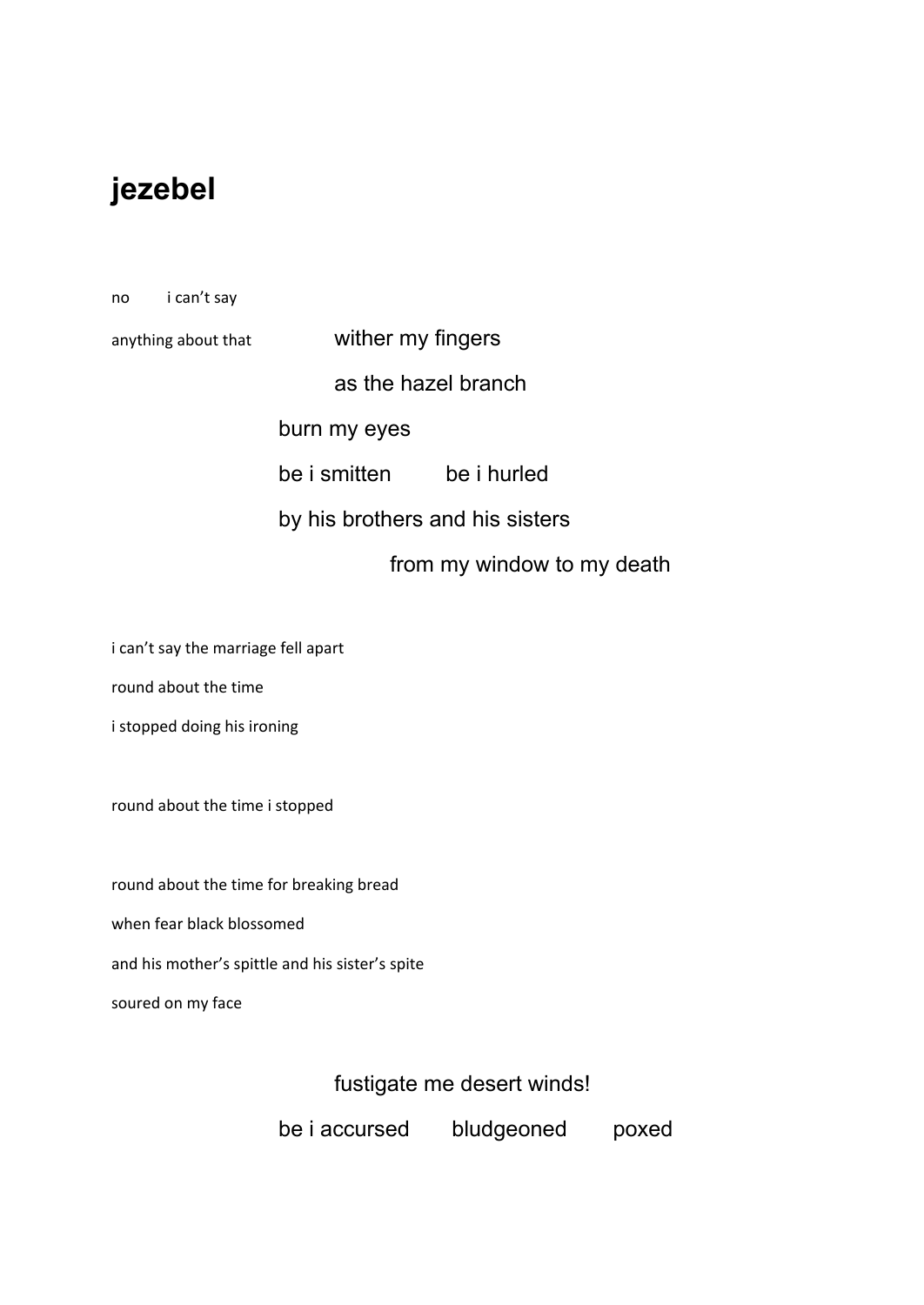i can't say that i fell

fell for the wrong person

made the wrong choice

falling is predestined

i have only myself to blame that he lacked

vision to see my loyalty

i can't say

falling hurts struck be i incinerated and my tongue timely plucked by demons

| falling for the wrong person                |                           |  |  |
|---------------------------------------------|---------------------------|--|--|
| is allowed                                  |                           |  |  |
| only sometimes                              |                           |  |  |
| when falling                                |                           |  |  |
| works to his advantage                      |                           |  |  |
| when his advantage is to hold all the cards |                           |  |  |
| he the king                                 |                           |  |  |
|                                             |                           |  |  |
| although                                    | miserable i               |  |  |
|                                             | castigate and chasten me! |  |  |
| it probably requires some ironing too       |                           |  |  |
| and sex                                     |                           |  |  |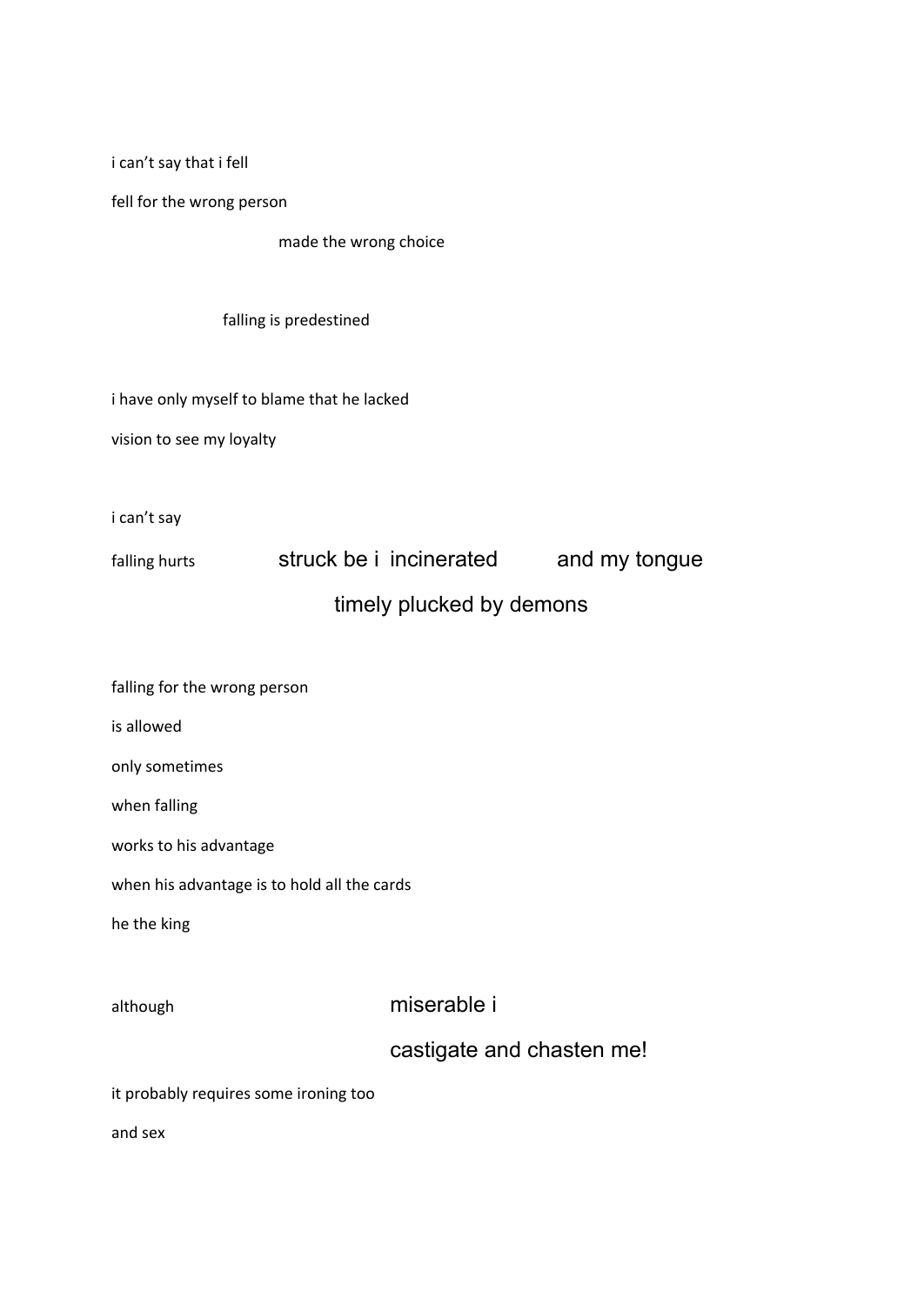the deep abyss of silence

that surrounds the sex of the abused

### i can't say

the circumstances

## my ears be hacked thwart my thoughts!

but sex is a good bargaining chip

tell that to your daughters at least

i can't say anything about sex

because it's unsavoury he says

and if he says so then [ ]

## balsam for his ears!

there's a tussle over that

*tussle* a euphemism for battery that goes unreported

i can't say that either

## BAAL I beseech you!

i can't say that i worked hard to build our home

that i toiled to bear our children

that all my labours were for them

i can't say that i sacrificed myself

because the woman who works too hard

concerns herself with the material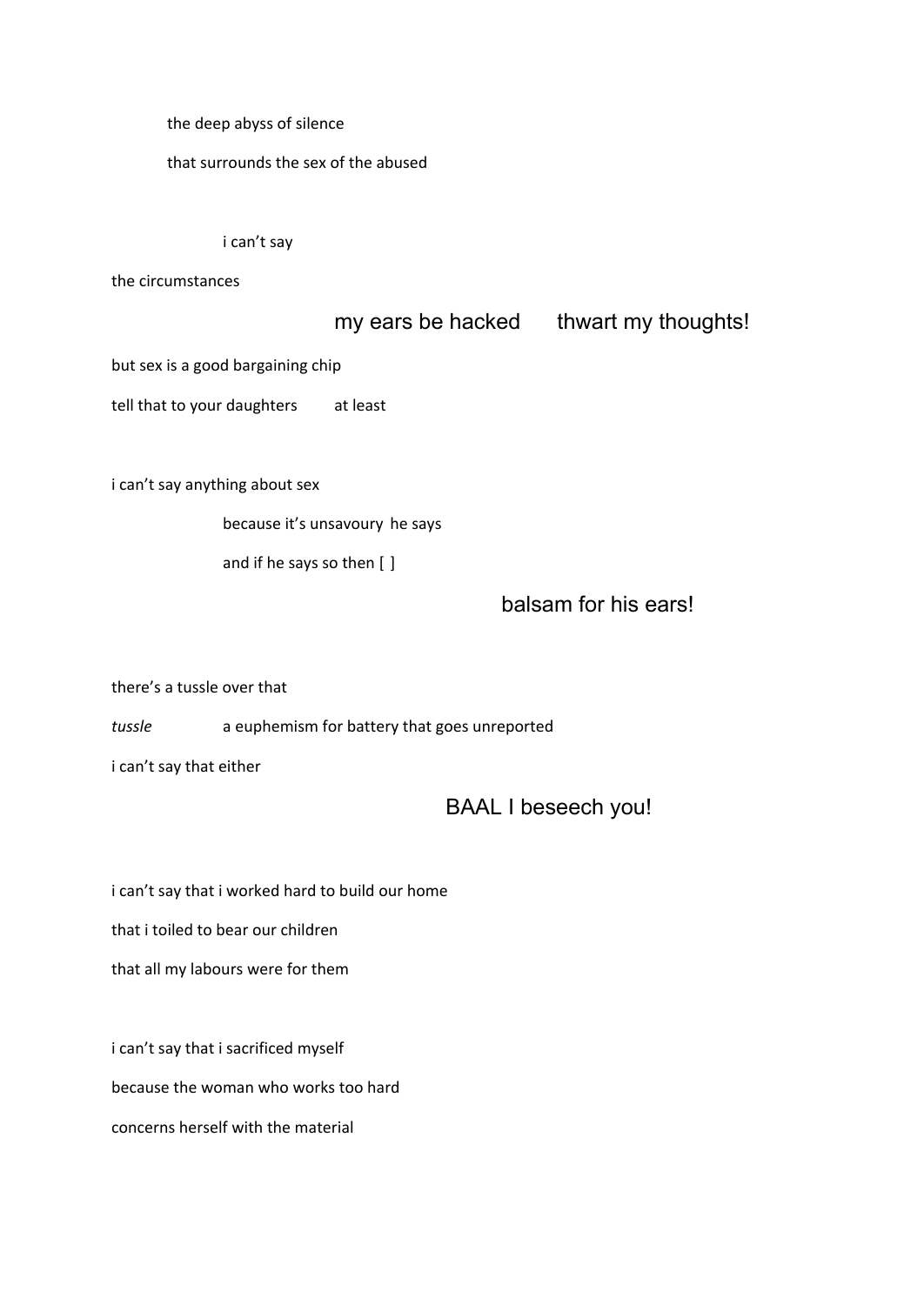#### is jezebel far from home

scorned maligned

the material must only be a man who stitches a woman's lips

- 
- holds the privilege of provision

working too hard

is only allowed

when working too hard

works out

|  |  | there are questions surrounding this |  |
|--|--|--------------------------------------|--|
|--|--|--------------------------------------|--|

that i must not ask not now

not then

#### patience

then chastity

temperance

- charity
- diligence

kindness

humility

i have been a virtuous wife

smite me!

vented be their wrath

wind-whipped on my skin